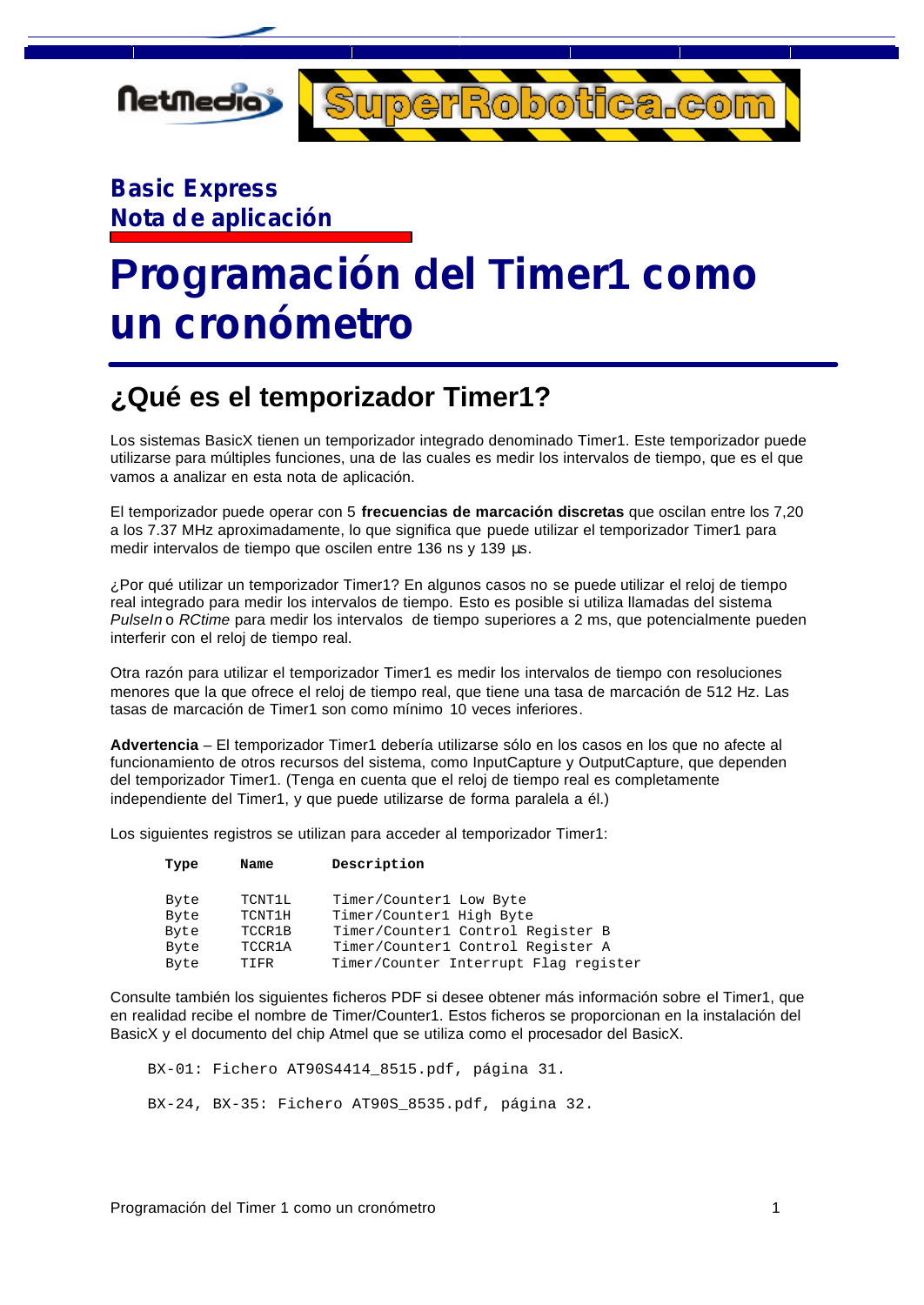

### **Modo de uso del temporizador Timer1**

#### **Iniciación**

El temporizador debe iniciarse antes de empezar a utilizarlo. El primer paso es poner a cero el registro de control TCCR1A del temporizador Timer1. Así se desconecta el Timer1 de los pines de salida OC1A y OC1B, y desactiva la operación PWM del temporizador:

```
 Register.TCCR1A = 0
```
El siguiente paso es borrar los 2 bytes del contador del Timer1. El byte alto debe escribirse en primer lugar, y a continuación el byte alto:

```
 Register.TCNT1H = 0
Register.TCNT1L = 0
```
El último paso de la iniciación es borrar el **indicador de desbordamiento** TOV1, que corresponde con un bit en el registro TIFR. Tenga en cuenta que escribir un valor lógico 1 para el bit acabaría borrándolo:

```
 Const TOV1 As Byte = bx10000000 ' BX-01
Const TOV1 As Byte = bx00000100 ' BX-24, BX-35
Register.TIFR = TOV1
```
#### **Arranque del temporizador Timer1**

Una vez que el Timer1 ha sido iniciado, se puede arrancar el temporizador escribiendo uno de los 5 valores enumerados para uno de los registros de control (TCCR1B) del temporizador. Los valores disponibles aparecen a continuación:

| Valor<br>TCCR1B | Resolución<br>del timer | Frecuencia<br>de pulsos | Rango de tiempo<br>máximo |
|-----------------|-------------------------|-------------------------|---------------------------|
|                 | $(\mu s)$               | (Hz)                    | (s)                       |
| 1               | 0.1356337               | 7 372 800               | 0.008 889                 |
| 2               | 1.085 069               | 921 600                 | $0.071$ 11                |
| 3               | 8.680 555               | 115 200                 | 0.568 9                   |
| 4               | 34.722 22               | 28 800                  | 2.276                     |
| 5               | 138.888 9               | 7 200                   | 9.102                     |

En este ejemplo, utilizaremos la frecuencia más baja de 7.2 kHz:

Register.TCCR1B = 5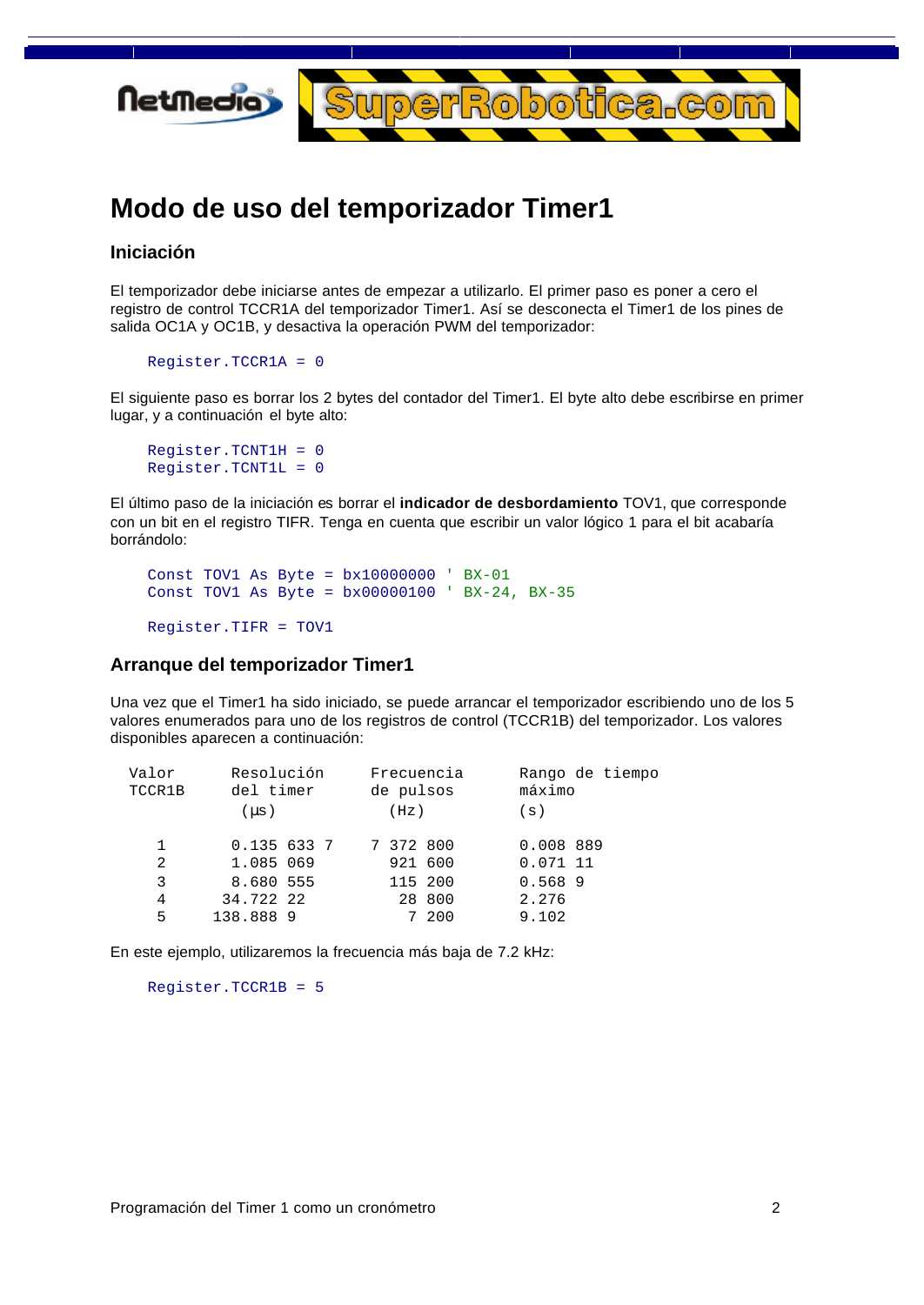

#### **Lectura del temporizador Timer1**

Una vez que se ha arrancado el temporizador, puede leerlo en cualquier momento a través de los dos registros de tiempo TCNT1L y TCNT1H. Para leer el contador, debe leer el valor de byte bajo, y a continuación, debe leer el valor inferior del byte y después el valor superior (al contrario que el proceso de escritura del contador, en el que el valor superior debe escribirse antes):

```
 Dim LowByte As Byte, HighByte As Byte, Count As Long
LowByte = Register.TCNT1L
HighByte = Register.TCNT1H
Count = CLng(HighByte) * 256 + CLng(LowByte)
```
¿What about timer overflow? In this example, we're using the lowest tick frequency of 7.2 kHz, which means the timer overflows after about 9.1 s. You can check the timer overflow flag to see whether an overflow has occurred:

```
 Dim TimerHasOverflowed As Boolean
If ((Register.TIFR And TOV1) = TOV1) Then
    TimerHasOverflowed = True
Else
    TimerHasOverflowed = False
End If
```
#### **Pausing and resuming Timer1**

To stop the timer without affecting the value of the counter, you clear control register TCCR1B:

```
 Register.TCCR1B = 0
```
To cause the timer to resume operation, you write one of the previously-mentioned enumerated values to the control register. In this case we'll have the timer resume at a tick frequency of 28.8 kHz:

Register.TCCR1B = 4

#### **Example program**

An example program can be found in file Timer1Example.bas. The program illustrates the use of Timer1 as a stopwatch. The program makes use of modules Timer1.bas (see the next section), as well as SerialPort.bas for doing serial I/O.

### **Module Timer1**

Module Timer1 gives you a high-level interface to Timer1. The source code for the module has been provided so you can see low-level details at the register level. To use the module, you can include file Timer1.bas in your BXP project file.

The module provides the following calls:

| Subprogram  |                 |
|-------------|-----------------|
| <b>Name</b> | <b>Function</b> |

Programación del Timer 1 como un cronómetro 3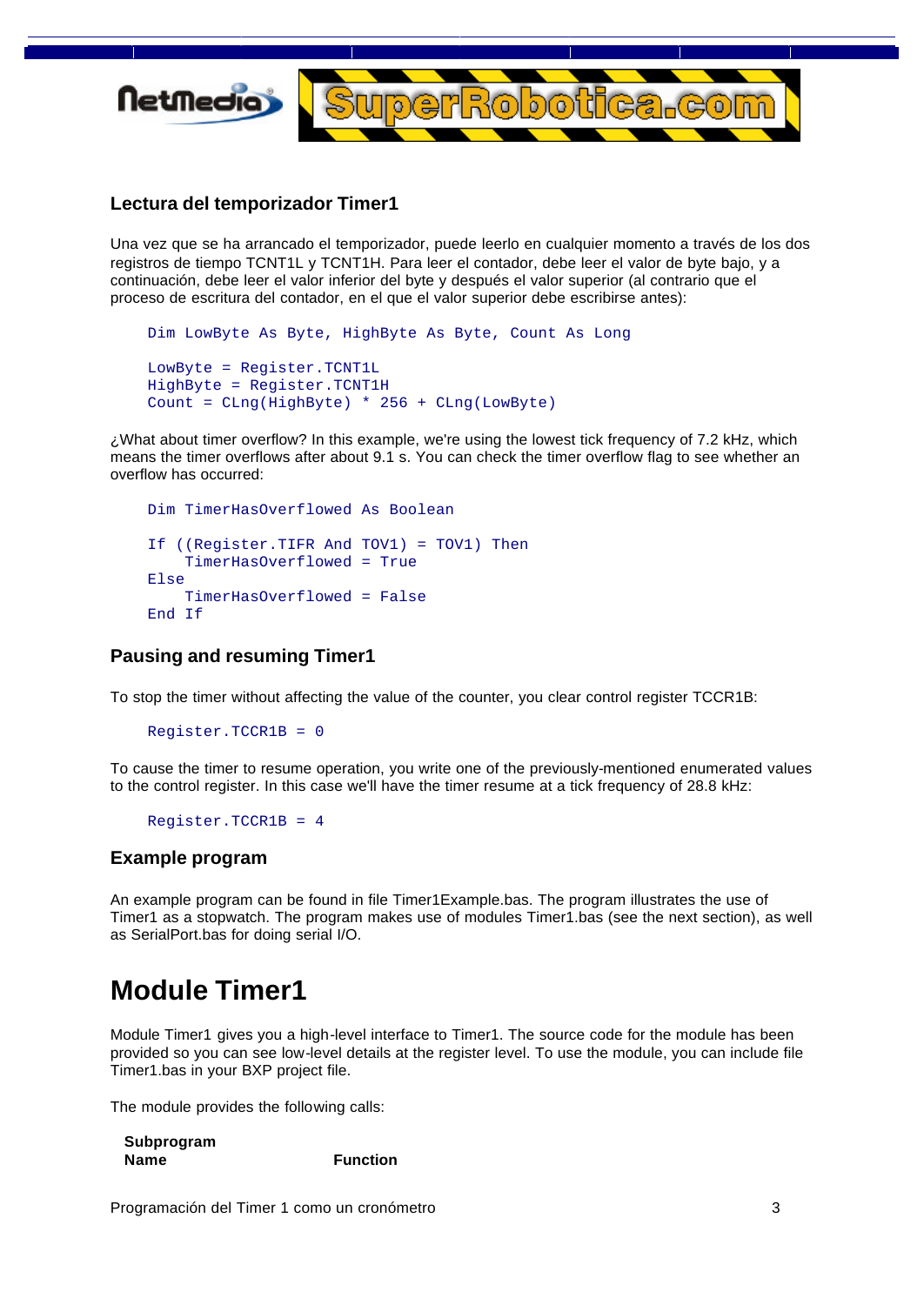

GetTimerCount **Reads** the value of Timer1, in units of counts GetTimerValue Reads the value of Timer1, in units of floating point seconds InitializeTimer **Initializes** the timer and defines the tick frequency PauseTimer Stops Timer1 without affecting its current value PutTimerCount Writes the value of Timer1, in units of counts PutTimerValue **Writes the value of Timer1**, in units of floating point seconds ResumeTimer Restarts Timer1 without affecting its current value StartTimer Starts Timer1 after clearing it TimerHasOverflowed Determines whether Timer1 has overflowed

Warning -- be careful to avoid conficts with system calls InputCapture and OutputCapture, as well as the Com2 and Com3 serial ports, all of which depend on Timer1.

### **GetTimerCount** procedure

#### **Syntax**

Call GetTimerCount(*Count*)

#### **Arguments**

| ltem  | туре | <b>Direction</b> | <b>Description</b>                                            |
|-------|------|------------------|---------------------------------------------------------------|
| Count | Long | Output           | Value of Timer1, in units of counts. Range<br>is 0 to 65 535. |

#### **Description**

GetTimerCount returns the 2-byte value of Timer1. The value is the equivalent of a 16-bit unsigned integer. The procedure has no effect on whether the timer is running or halted. The time scaling factor depends on the range setting in InitializeTimer.

## **GetTimerValue** procedure

#### **Syntax**

Call GetTimerValue(*Value*)

#### **Arguments**

| Item  | туре   | <b>Direction</b> | <b>Description</b>                        |
|-------|--------|------------------|-------------------------------------------|
| Value | Single | Output           | Value of timer. Units are in seconds. The |
|       |        |                  | range depends on the range setting.       |

#### **Description**

GetTimerValue returns the current value of the timer. Units are in floating point seconds. See InitializeTimer for the range, which depends on the range setting.

This procedure has no effect on whether the timer is running or halted.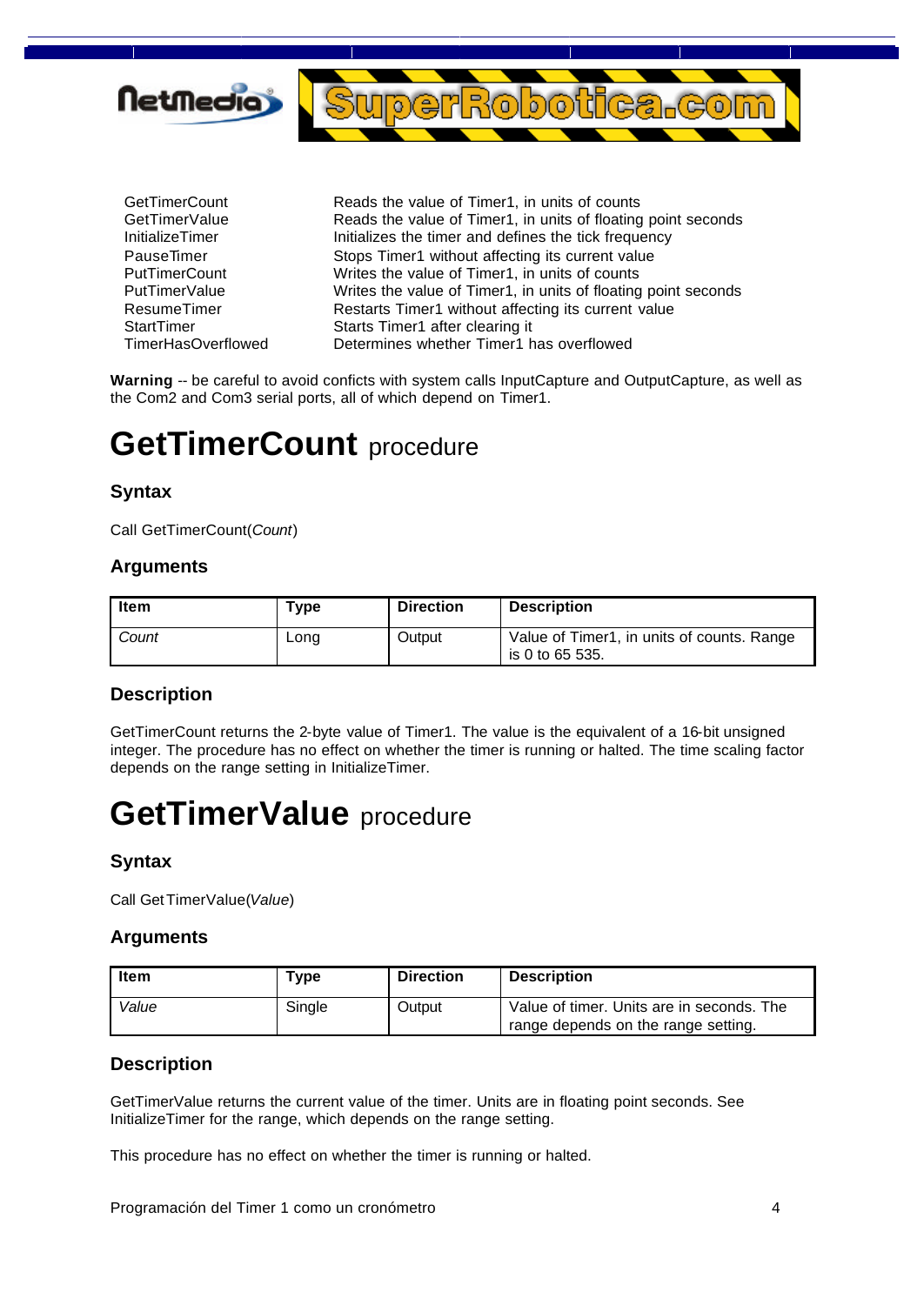

## **InitializeTimer** procedure

#### **Syntax**

Call InitializeTimer(*RangeSetting*)

#### **Arguments**

| i Item       | Type        | <b>Direction</b> | Description                                                                      |
|--------------|-------------|------------------|----------------------------------------------------------------------------------|
| RangeSetting | <b>Byte</b> | Input            | Determines the tick frequency and time<br>range. See below for allowable values. |

Allowable values for *RangeSetting:*

|              | Timer      |  | Tick      |           |            | Maximum |  |
|--------------|------------|--|-----------|-----------|------------|---------|--|
|              | Resolution |  |           | Frequency | Time Range |         |  |
| RangeSetting | $(\mu s)$  |  |           | (Hz)      | (s)        |         |  |
| 1            | 0.1356337  |  | 7 372 800 |           | 0.008 889  |         |  |
| 2            | 1.085 069  |  |           | 921 600   | $0.071$ 11 |         |  |
| 3            | 8.680 555  |  |           | 115 200   | 0.5689     |         |  |
| 4            | 34.722 22  |  |           | 28 800    | 2.276      |         |  |
| 5            | 138.888 9  |  |           | 200       | 9.102      |         |  |

#### **Description**

InitializeTimer clears and pauses the timer, defines the tick frequency and clears the overflow flag.

This procedure should be called before any other calls in this module. You can call InitializeTimer any number of times -- to change the tick frequency, for example.

## **PauseTimer** procedure

#### **Syntax**

Call PauseTimer

#### **Arguments**

None.

#### **Description**

PauseTimer stops Timer1 without affecting its current value.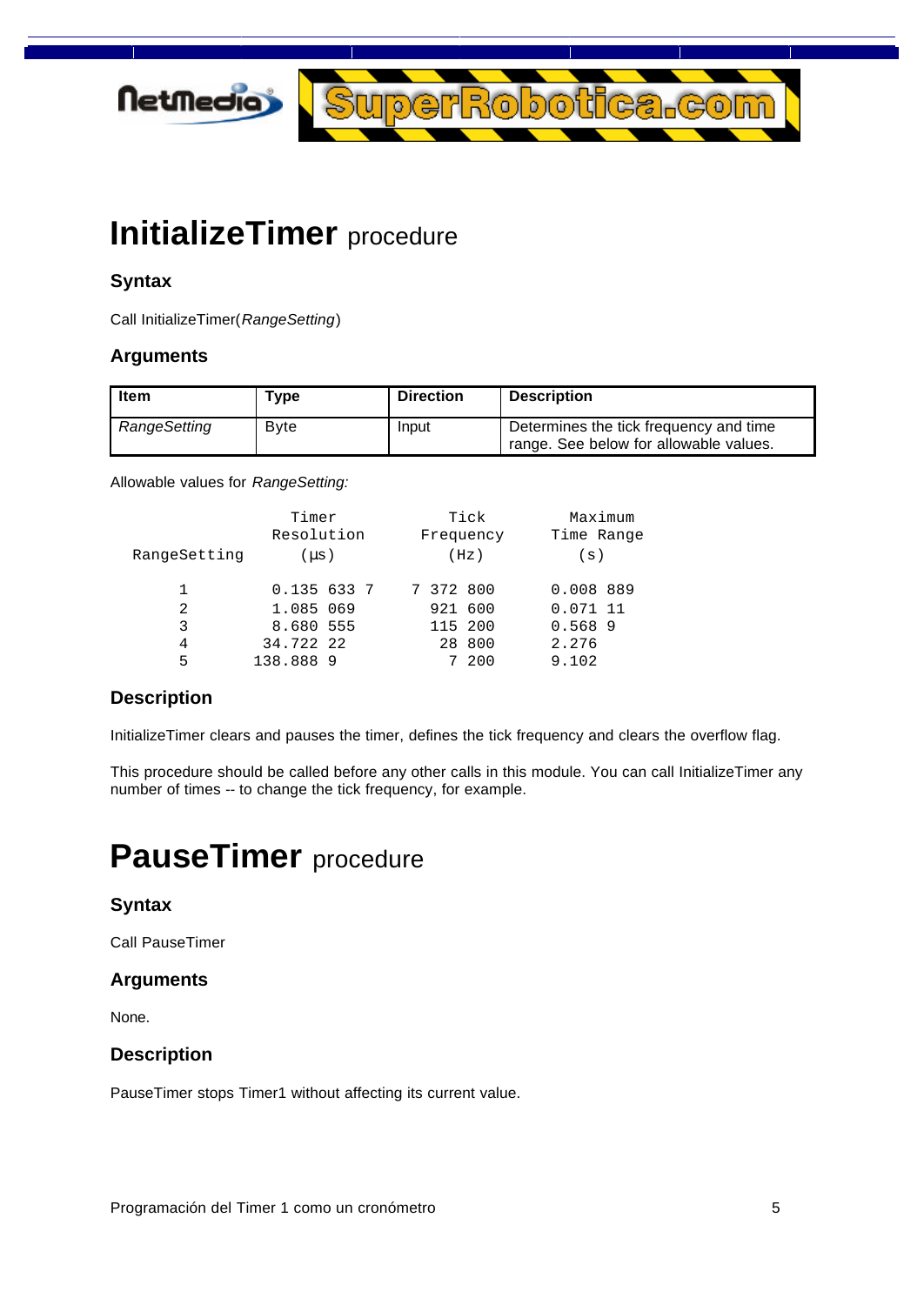

## **PutTimerCount** procedure

#### **Syntax**

Call PutTimerCount(*Count*)

#### **Arguments**

| ltem  | Type | <b>Direction</b> | <b>Description</b>                                            |
|-------|------|------------------|---------------------------------------------------------------|
| Count | Long | Input            | Value of Timer1, in units of counts. Range<br>is 0 to 65 535. |

#### **Description**

PutTimerCount defines a 2-byte value for Timer1. The value is the equivalent of a 16-bit unsigned integer. The time scaling factor depends on the range setting in InitializeTimer.

This procedure also pauses the timer and clears the overflow flag.

## **PutTimerValue** procedure

#### **Syntax**

Call PutTimerValue(*Value*)

#### **Arguments**

| ltem  | Type   | <b>Direction</b> | <b>Description</b>                                                                     |
|-------|--------|------------------|----------------------------------------------------------------------------------------|
| Value | Single | Input            | Value of timer. Units are in seconds. The<br>allowable range depends on range setting. |

#### **Description**

PutTimerValue writes the value of Timer1. See InitializeTimer for the allowable range, which depends on the range setting.

This procedure also pauses the timer and clears the overflow flag.

## **ResumeTimer** procedure

#### **Syntax**

Call ResumeTimer

#### **Arguments**

None.